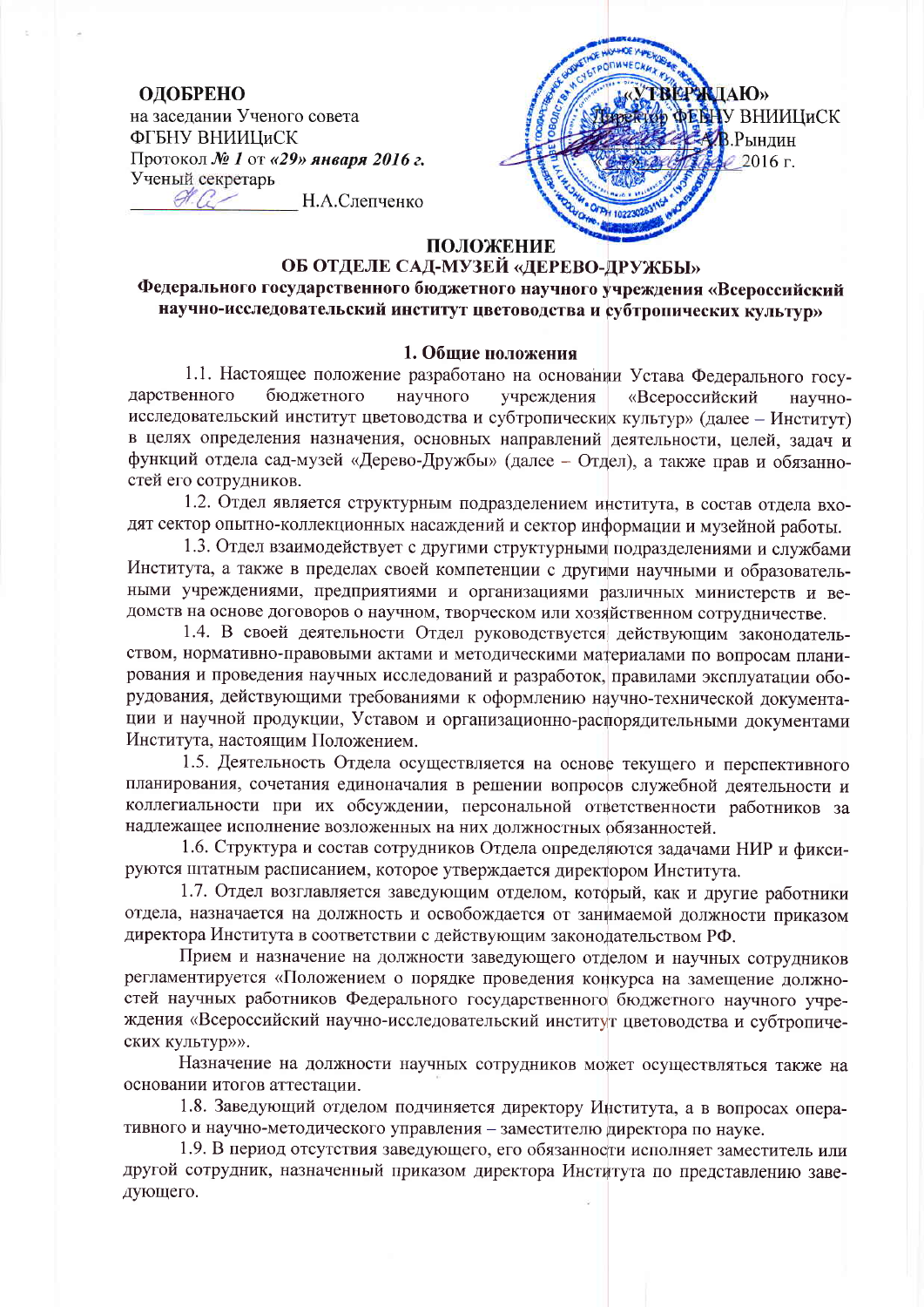1.10. Квалификационные требования, функциональные обязанности заведующего и других сотрудников Отдела регламентируются должностными инструкциями, утвержденными директором Института.

1.11. Сотрудники Отдела выполняют свои обязанности согласно утвержденным должностным инструкциям и программно-методическим планам.

1.12. За ненадлежащее исполнение должностных обязанностей и нарушение трудовой дисциплины работники Отдела несут ответственность в порядке, предусмотренном действующим законодательством.

1.13. Координацию и контроль своевременности и качества выполнения, возложенных на Отдел задач и функций осуществляет завелующим отделом

1.14. Реорганизация или ликвидация Отдела проводится в соответствии с приказом директора Института, изданного на основании решения Ученого совета Института, в соответствии с действующим законодательством РФ.

### 2. Основные направления деятельности, цели, задачи и функции

2.1. Основным назначением и целью деятельности Отдела является проведение фундаментальных и прикладных научных исследований в области субтропического и декоративного растениеводства, направленных на развитие аграрной науки и сельскохозяйственной отрасли; апробация и внедрение результатов научных исследований в практику.

2.2. Основные задачи и направления деятельности Отдела:

- сохранение, учет, пополнение и изучение генофонда субтропических, южных плодовых и цветочно-декоративных (в т.ч. реликтовых, эндемичных, редких и исчезающих видов растений), являющихся источниками хозяйственно-полезных признаков при создании новых сортов, разработка планов интродукции, проведение интродукционного поиска:

- создание новых высокопродуктивных сортов цветочно-декоративных культур, устойчивых к действию абиотических и биотических стрессоров на основе мобилизации и сохранения генетических ресурсов;

- разработка приемов экзогенной регуляции адаптивного потенциала растений, с целью повышения их устойчивости к экологическим стрессам и обеспечения декоративности ландшафтных композиций:

- усовершенствование существующих и разработка новых технологий возделывания цветочно-декоративных, субтропических и южных плодовых культур;

- изучение и документирование истории развития Института, а также жизни и деятельности выдающихся личностей современности, посетивших и слелавших прививки в саду-музее «Дерево Дружбы» на основе информационного материала: текущей отчетности, публикаций и сообщений периодической печати и других СМИ, архивных, библиотечных и других фондов и источников, отражающих историю развития Института и Отдела:

- организация и размещение, содержание, учёт (инвентаризация), обработка, обеспечение сохранности и режима хранения фонда музея «Дерева Дружбы», подбор экспонатов. формирование экспозиций, посвященных истории Института и «Дерева Дружбы», их обновление и поддержание на современном уровне;

- организация и проведение экскурсионно-просветительской работы на базе экспозиционных разработок, фондовых материалов и коллекции многолетних насаждений Отлела:

- проведение социологических исследований (опросов) с целью повышения конкурентоспособности экскурсионных услуг;

- пропаганда достижений ученых Института, Российской академии сельскохозяйственных наук, а также достижений аграрной науки, техники и передового опыта путем научно-информационного распространения знаний;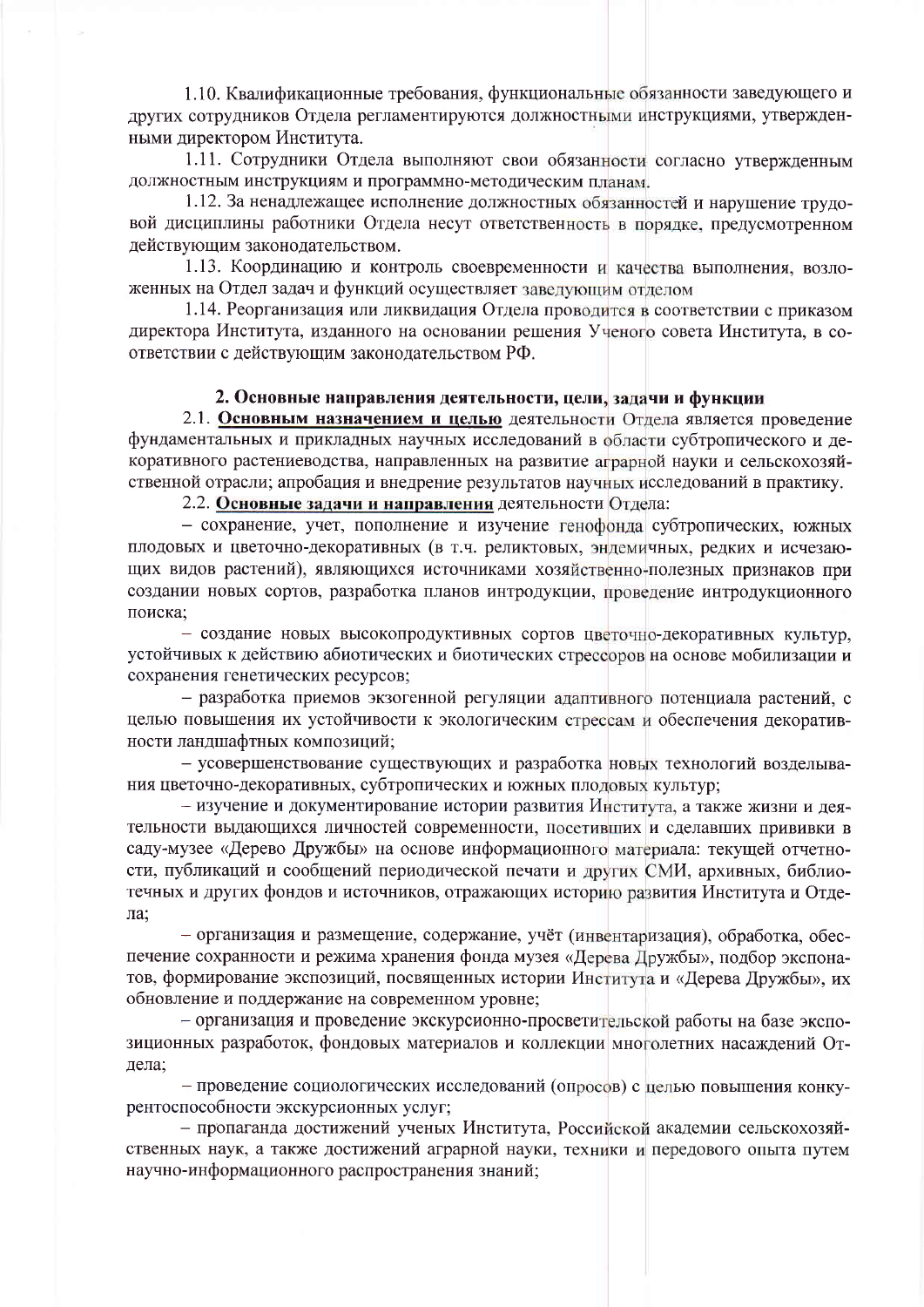- пропаганда идей мира и дружбы между народами, патриотического, нравственного и интернационального воспитания.

## 2.3. Основными функциями отдела являются:

- разработка перспективных проектов и годовых планов НИР, методических и рабочих программ, планов экскурсионного обслуживания, экскурсионных маршрутов, других плановых документов и методических материалов, представление их на рассмотрение ЭМК и Ученого совета, и далее директору Института на утверждение:

подготовка и представление руководству Института информационноаналитических материалов о состоянии и перспективах развития разрабатываемых и новых научных направлений в соответствующих областях знания, о состоянии опытной, научно-технической базы отдела;

- определение потребности отдела в оборудовании, материалах и других ресурсах, необходимых для проведения научно-исследовательских, хоздоговорных, вспомогательных (по производственной необходимости) работ; обеспечение сохранности и рационального использования имеющегося имущества и оборудования;

– оформление и представление на рассмотрение ЭМК и Ученого совета Института ежегодных и заключительных отчетов о выполненных НИР, завершенных научноисследовательских разработок, иных информационно-аналитических материалов по результатам исследований и других видов отчетности;

- ведение книги отзывов посетителей сада-музея, обеспечение перевода иностранных записей, обработка и передача в архив по мере завершения очередного тома;

- обслуживание посетителей в наиболее удобное для этого время с учётом зимнего и летнего сезонов, включая выходные и праздничные дни;

- организация научных связей и развитие сотрудничества с ВУЗами, НИУ, ведущими специалистами соответствующего научного направления для проведения совместных исследований, образовательной деятельности, информационно-методического обмена и т.д.;

- оказание методической и практической помощи научным и производственным подразделениям Института в рамках специализации, компетенции и возможностей отлела:

- оказание консультативно-методической помощи сельхозпроизводителям различных форм собственности и организациям при практическом внедрении в производство завершенных научно-исследовательских разработок и применении иных результатов исследований, выполненных отделом, осуществление авторского надзора:

- оказание услуг в рамках договорных работ по профилю работы отдела;

- формирование и подготовка к публикации материалов, отражающих результаты научных исследований;

участие в научных конференциях, семинарах, симпозиумах. научнопроизводственных совещаниях по тематикам, соответствующим основным направлениям деятельности отдела, по отраслевой тематике Института;

- ведение и хранение документации, фондовых коллекций, музейных экспонатов и т.д.;

- осуществление в пределах своей компетенции иных функций в соответствии с целями и задачами Института.

#### 3. Права и обязанности

3.1. Права и обязанности (и ответственность) сотрудников Отдела определяются в соответствии с трудовым законодательством РФ, утвержденными должностными инструкциями и локальными нормативными актами Института.

3.2. В целях решения возложенных на Отдел задач и функций, осуществления видов деятельности, определенных настоящим положением,

3.2.1. сотрудники отдела имеют право: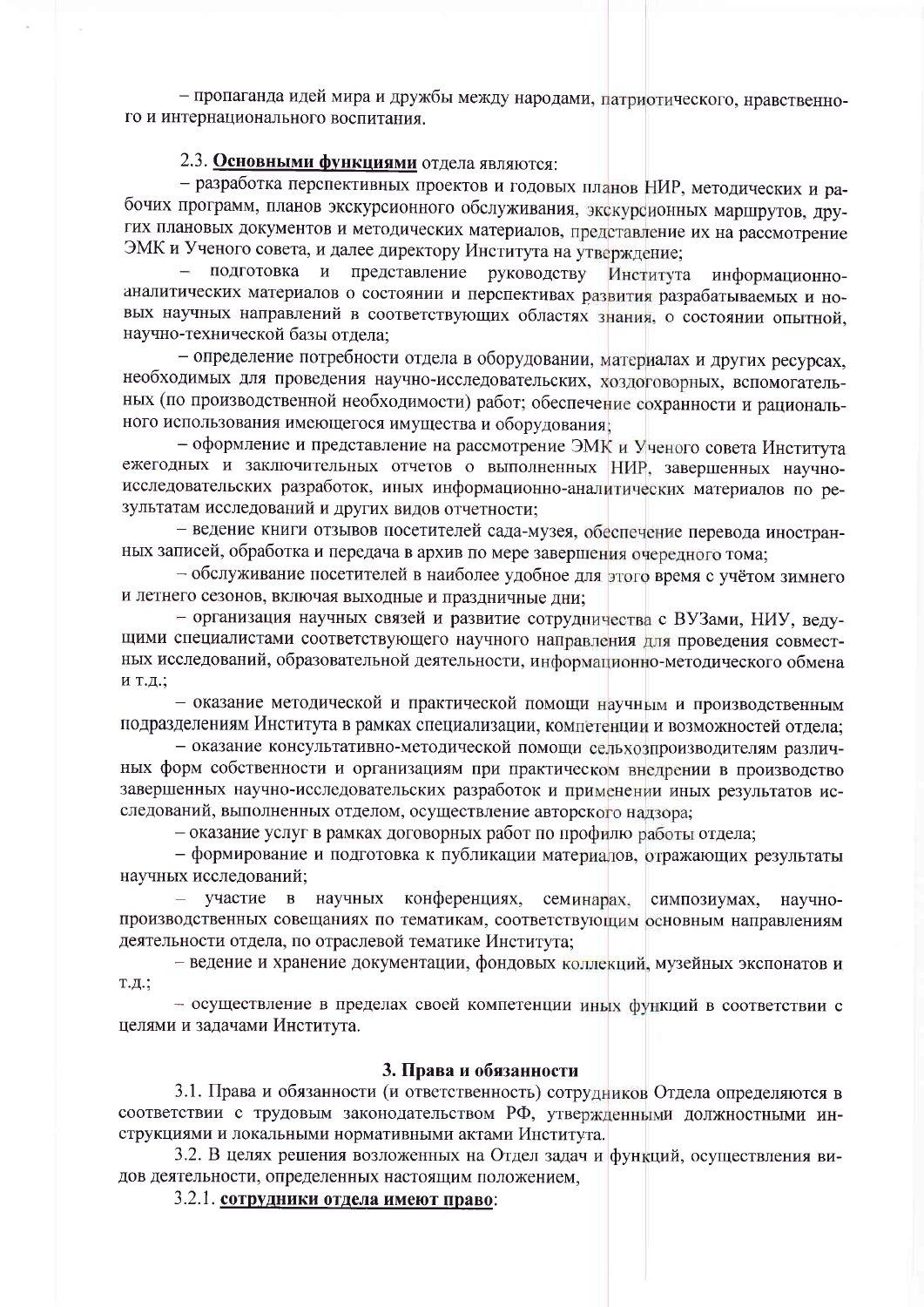- получать поступающие в институт документы и иные информационные материалы по своему профилю деятельности для ознакомления и использования в работе;

- запрашивать в установленном порядке и получать от руководства Института и структурных подразделений информацию (материалы) по вопросам, входящим в компетенцию отдела;

- выбирать средства и методы проведения исследований, пути решения поставленных перед отделом задач; совершенствовать и внедрять новые методы организации рабо-TЫ;

- участвовать в перспективном и текущем планировании деятельности отдела, а также подготовке приказов, распоряжений, положений и иных документов, касающихся возложенных на отдел задач и функций;

- участвовать в совещаниях при рассмотрении вопросов, касающихся деятельности отдела;

- выбирать соисполнителей (из числа специалистов структурных подразделений Института или внешних соисполнителей) научно-исследовательских и хоздоговорных работ, выполняемых отделом; осуществлять контроль выполнения ими договорных обязательств, плана и качества работ;

- осуществлять в пределах своей компетенции координацию и проверку деятельности структурных подразделений Института, в т.ч. при проведении совместных научных исследований:

- взаимодействовать в рамках различных форм сотрудничества с другими научными и образовательными учреждениями, предприятиями и организациями различных министерств по своему профилю деятельности и в пределах своей компетенции; в т.ч. проводить на своей базе производственные и преддипломные практики студентов профильных специальностей;

- давать специалистам структурных подразделений Института рекомендации по совершенствованию научно-производственной деятельности в пределах своей компетенции и по своему профилю деятельности;

- использовать организационные и материально-технические ресурсы Института (в т.ч. приборную базу других лабораторий и подразделений);

- вносить предложения по улучшению материально-технического и информационного обеспечения, условий труда работников отдела;

- вносить другие предложения по вопросам, входящим в компетенцию отдела.

3.2.2. помимо, вышеперечисленного заведующий отделом имеет право:

- вносить предложения по переподготовке и повышению квалификации, по трудовой мотивации (поощрению и наложению дисциплинарных взысканий) работников отдела:

- вносить предложения по совершенствованию форм и методов работы отдела (и Института в целом), оптимизации ее структуры и штатной численности; изменению должностных инструкций сотрудников отдела;

- заведующий отделом или лицо, исполняющее его обязанности, имеют право полписи документов, направляемых от имени отдела по вопросам, входящим в его компетенцию.

#### 3.3. Обязанности сотрудников отдела:

- соблюдение при осуществлении своей деятельности требований действующего законодательства РФ, организационно-распорядительных документов Института, локальных нормативных актов и методических материалов по вопросам планирования, проведения и оформления результатов научных исследований и разработок, правил эксплуатации оборудования, действующих требований к оформлению научно-технической документации и научной продукции;

- руководство в своей научной деятельности утвержденными программнометодическими и годовыми планами работ;